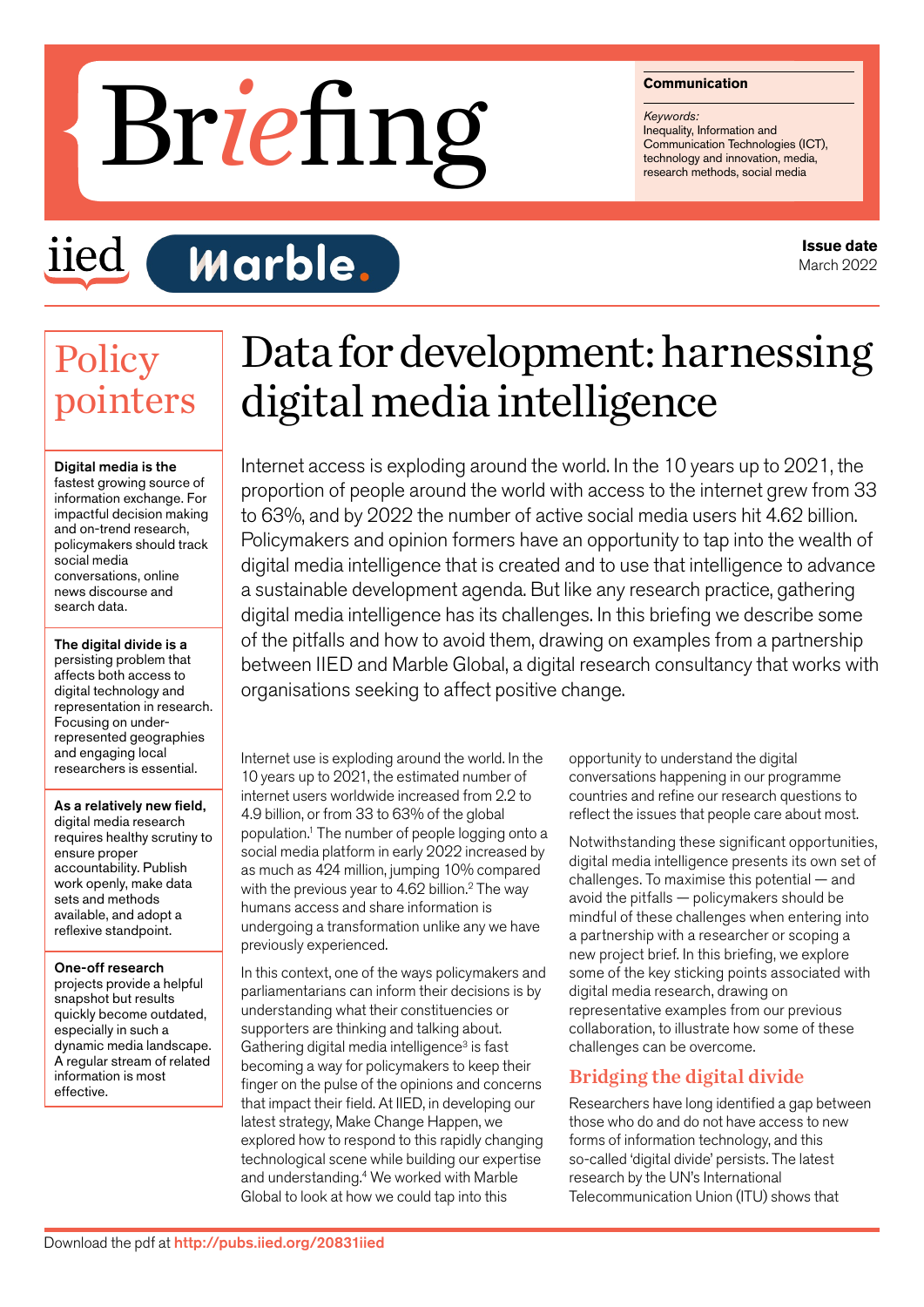despite an acceleration of internet uptake during the COVID-19 pandemic, 2.9 billion people remain offline, 96% of whom live in developing countries. While gender parity has improved,

*Digital media intelligence is a fundamental source of data for policymakers who need to keep their finger on the pulse of opinions and concerns that impact their field*

there is still inequality in the rate of male versus female access to the internet. There are similar gaps between urban and rural communities, as well as between younger and older generations (see Figure  $1$ ).<sup>1</sup> Researchers who rely on digital data can therefore find themselves in a position where their work risks reinforcing digital divides through a

form of selection bias, despite best intentions. In our work with Marble Global, we have attempted to mitigate this risk in two key ways.

Explore under-researched geographies. In March 2021, we commissioned a project to assess digital user perceptions of the benefits of land use for either enhanced food production or ecosystem protection in Ethiopia, Ghana and Zambia (see Box 1).<sup>5</sup> Marble Global used text mining and content analysis methods $6$  to capture relevant social media conversations in our target geographies, and statistical weighting to establish the relative importance assigned to each case. Isolating geographies in social media research has its limitations, mainly because the scope for defining location is often limited — for example, it is estimated that just 1–3% of all tweets are geocoded.7 However, even an incomplete picture can contribute to our broader understanding of how digital communication

interventions can influence the conversation around sustainable development.

Aggregating the relative importance index for available geocoded data between January 2018 and February 2021, we found that Twitter users in all three countries were more likely to prioritise food security over ecosystem conservation. The largest relative importance gap was in Ethiopia, where food security was almost twice as important as ecosystem conservation, according to our analysis. The method also allowed us to identify how and when the trend was reversed, for example when the #GreenLegacy tree-planting campaign<sup>8</sup> was relaunched and amplified by the Ethiopian Prime Minister, resulting in a temporary surge in favour of ecosystem conservation. So long as limitations are acknowledged and findings are contextualised, digital media research of this type is increasingly being recognised as a valuable tool in the development researcher's toolkit.

Engage local researchers. Another means of offsetting some of the challenges of the digital divide is to encourage collaborations with researchers who represent demographics that are typically underrepresented in this space. For example, Marble Global has established a global network of analysts who lend their contextual knowledge and native language expertise in the pursuit of research goals in diverse geographies. In a paper developed with the International Organisation for Migration, which explored false narratives about refugees and migrants circulating on social media in the global South, researchers enlisted support from analysts based in Bangladesh and Malaysia during the data interrogation process.9 This added perspective

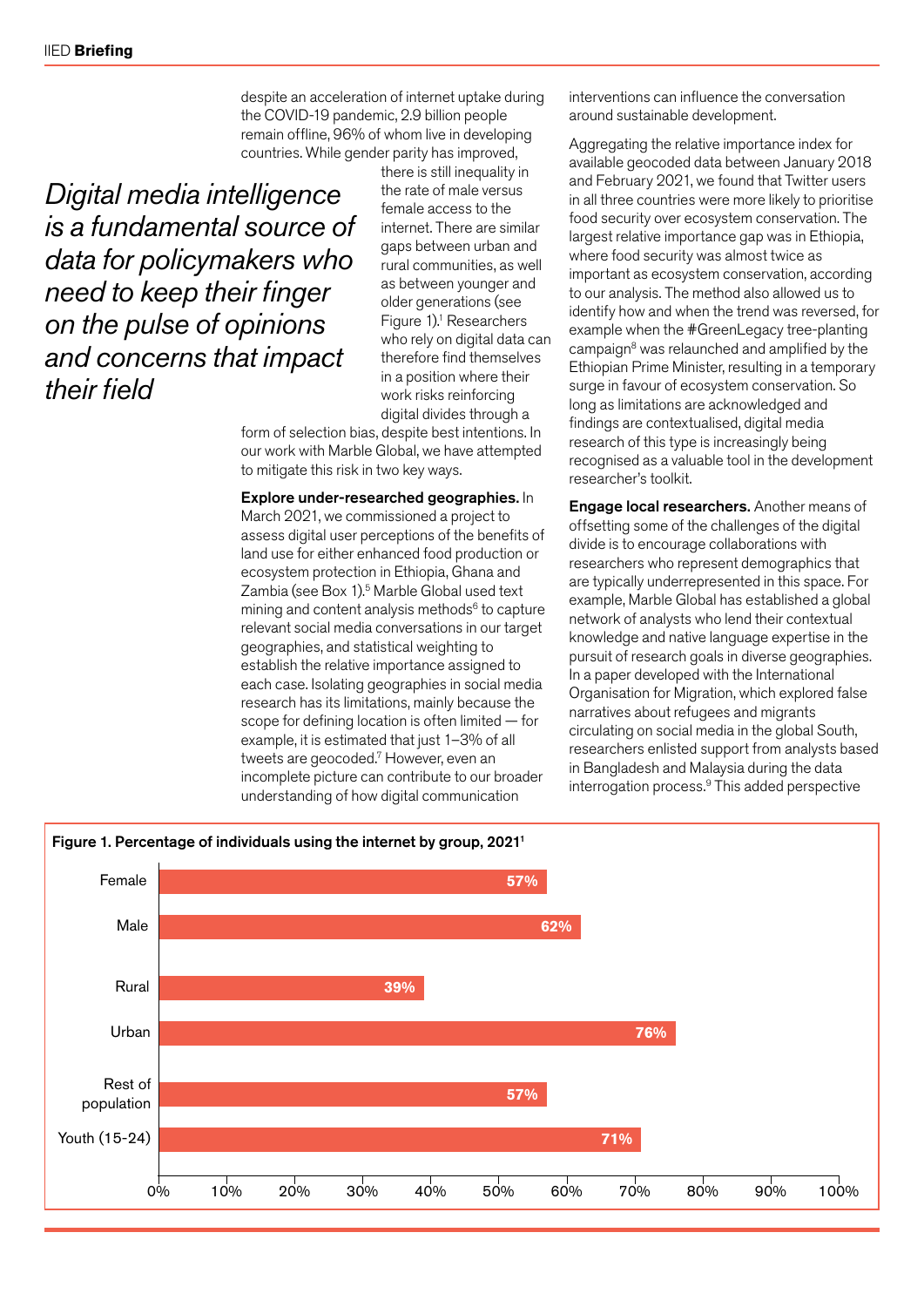helped to ensure authentic interpretation of the dataset and generated research findings that were well grounded in the local context.

# Addressing complex research objectives

Defining the direction of a research project at the outset can be tricky — especially when there are multiple stakeholders involved, sometimes with competing priorities. In our work, we often find that policymakers struggle to align their interests with governmental or departmental strategies; to respond to the interests and demands of individuals; or to contribute to national processes. At the same time they need to keep abreast of both national interests and global developments and make sure they continue to have influence and visibility as an individual. The result is often complex research objectives that present a methodological challenge. Meeting these needs requires a well-conceptualised approach that engages all stakeholders, from the project team performing the analysis to end users of the report.

Adopt an agile approach to research. In our research we found there is no one-size-fits-all solution. Rather than depend on any one approach or analysis technique, it is best to draw on a toolkit of different methods depending on the research objectives. Often this will involve deploying multiple, complementary techniques in a mixed-methods approach. There are many reasons for pursuing mixed-methods research, but five key motivations that often apply in the case of digital media intelligence are shown in Table 1.

The methodologies used in our research have varied depending on the research brief — ranging from statistical modelling of citizen perceptions, to narrative analysis that focuses on giving voice to lived experience. In an investigation into the topic of loss and damage in the context of climate change, researchers combined quantitative and qualitative techniques to paint a more comprehensive picture of the global, English-language social media conversation:

- Social network analysis primarily a quantitative research technique — was used to visualise the connections between social media users discussing loss and damage. Segmenting the wider audience based on their follower relationships, we discovered a small but vocal group of legal and policy professionals from island nations in the Pacific.10
- We added a layer of qualitative narrative analysis to build on this initial finding and explored the content being posted by social media users in this discussion. This led us to the observation that Pacific islanders were

# Box 1. Relative importance index

"Our project was looking at land use trade-offs between forests and crop land. We were exploring this in Ethiopia, Ghana and Zambia. We knew that perceptions of these issues were likely to be very different between the countries and we wanted to assess how the general public were expressing their views on these issues. Working with Marble Global, we developed a 'relative importance index' to help us tease out the different nuances we were looking for, think through what we actually needed and see what could be done to dig deeper into this debate."

Barbara Adolph, principal researcher in IIED's Natural Resources Group.

active in lobbying developed nations for support in the form of aid to try to mitigate the worst impacts of rising sea levels.

# Building confidence with new data types and ways of working

Even well-conceptualised research will only have the desired impact on policymaking if the final output is compelling; but digital media data, and the jargon that comes with it, can be confusing for the uninitiated. Policymakers require that research is presented in such a way that they feel empowered to interpret the results and engage fully with the conclusions and recommendations. Clarity and transparency are key: there must be confidence in the validity of the research if policymakers are to adopt key findings in their decision-making process.

### Prioritise research integrity and value over

time. These realities require that digital media research follows the scientific method in its ambition to generate replicable results. Methodology and data acquisition processes should be detailed in an open way — ensuring that full accountability is at the heart of research. To achieve that, we advise researchers to be honest about limitations in their methodology and make data available on request. Research integrity is just one element; another is working to ensure that the value that policymakers derive from research is compounded over time. In the case of digital media research, one-off projects are appropriate for understanding the initial media environment around a relevant topic or audience, but by definition they are static and

### Table 1. Motivations for pursuing mixed-methods digital research<sup>11</sup>

| How can I corroborate findings from multiple perspectives?                      |
|---------------------------------------------------------------------------------|
| How can I build on my initial findings?                                         |
| How can I provide a more comprehensive account of the<br>phenomena under study? |
| How can I satisfy different types of research questions?                        |
| How can I use qualitative data to illuminate quantitative<br>findings?          |
|                                                                                 |